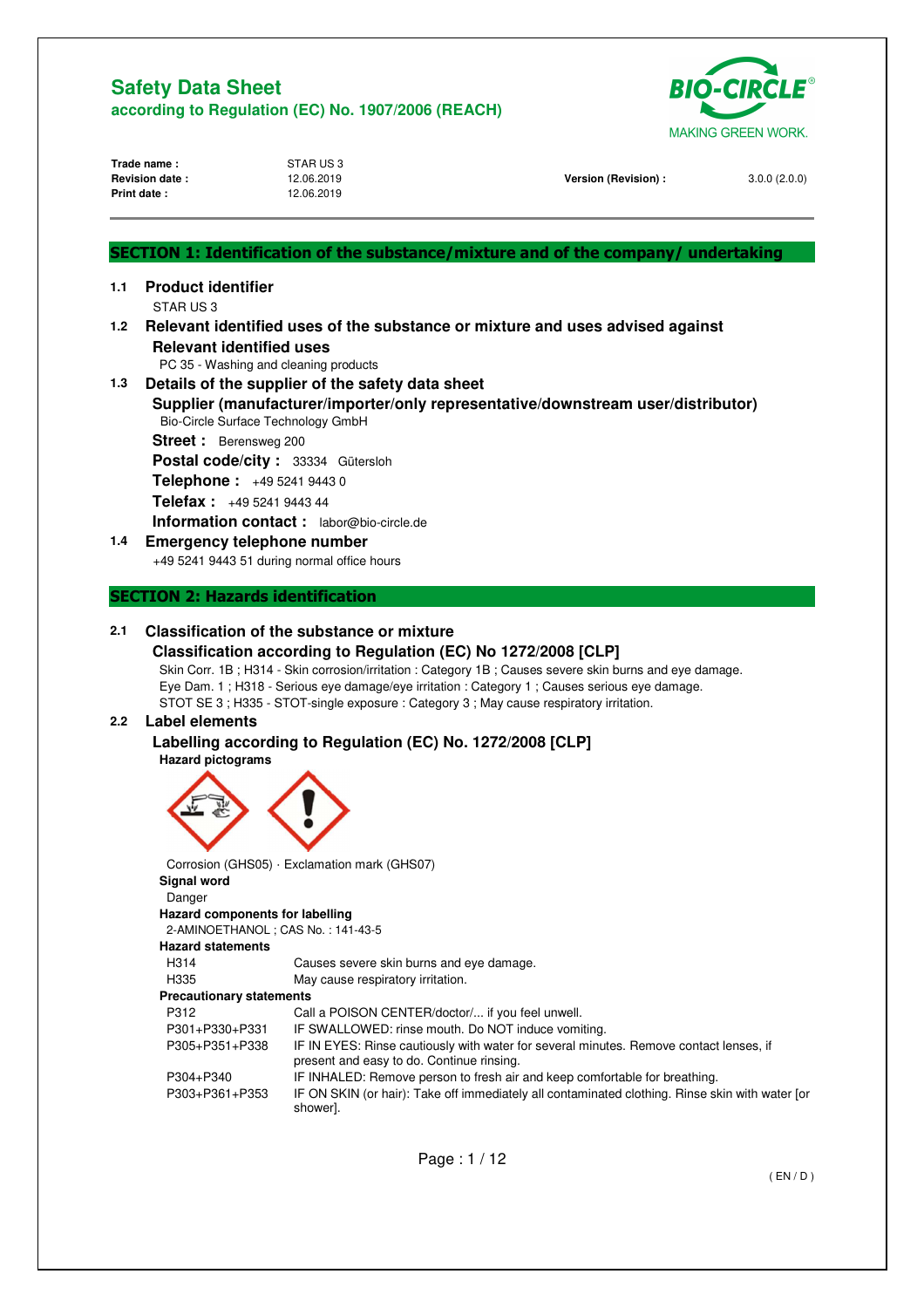

| Trade name:<br><b>Revision date:</b><br>Print date: |                                                           | STAR US3<br>12.06.2019<br>12.06.2019 | Version (Revision) :                                                                                                                     | 3.0.0(2.0.0) |
|-----------------------------------------------------|-----------------------------------------------------------|--------------------------------------|------------------------------------------------------------------------------------------------------------------------------------------|--------------|
| 2.3                                                 | P403+P233<br><b>Other hazards</b><br>None                 |                                      | Store in a well-ventilated place. Keep container tightly closed.                                                                         |              |
|                                                     | <b>SECTION 3: Composition/information on ingredients</b>  |                                      |                                                                                                                                          |              |
| 3.2                                                 | <b>Mixtures</b><br><b>Hazardous ingredients</b><br>$34-5$ |                                      | 2-(2-BUTOXYETHOXY)ETHANOL: REACH registration No.: 01-2119475104-44-XXXX: EC No.: 203-961-6; CAS No.: 112-                               |              |
|                                                     | Weight fraction:                                          | $\geq$ 25 - < 50 %                   |                                                                                                                                          |              |
|                                                     | Classification 1272/2008 [CLP] :                          | Eye Irrit. 2 ; H319                  |                                                                                                                                          |              |
|                                                     |                                                           |                                      | 2-AMINOETHANOL; REACH registration No.: 01-2119486455-28-XXXX; EC No.: 205-483-3; CAS No.: 141-43-5                                      |              |
|                                                     | Weight fraction:                                          | $\geq 5 - < 10 \%$                   |                                                                                                                                          |              |
|                                                     | Classification 1272/2008 [CLP] :                          |                                      | Skin Corr. 1B; H314 Eye Dam. 1; H318 Acute Tox. 4; H302 Acute Tox. 4; H312<br>Acute Tox. 4; H332 STOT SE 3; H335 Aquatic Chronic 3; H412 |              |
|                                                     | Specific Conc. Limits :                                   |                                      | STOT SE 3 ; H335: $C \ge 5$ %                                                                                                            |              |
|                                                     |                                                           |                                      | ALCOHOLS, C8-10, ETHOXYLATED PROPOXYLATED; REACH registration No.: Polymer; CAS No.: 68603-25-8                                          |              |
|                                                     | Weight fraction:                                          | $\geq 1 - < 3\%$                     |                                                                                                                                          |              |
|                                                     | Classification 1272/2008 [CLP] :                          |                                      | Eye Dam. 1 ; H318 Acute Tox. 4 ; H302                                                                                                    |              |
|                                                     | <b>Additional information</b>                             |                                      |                                                                                                                                          |              |

Full text of H- and EUH-phrases: see section 16.

### **SECTION 4: First aid measures**

### **4.1 Description of first aid measures**

#### **General information**

When in doubt or if symptoms are observed, get medical advice.

#### **Following inhalation**

Remove casualty to fresh air and keep warm and at rest.

#### **In case of skin contact**

P361 - Take off immediately all contaminated clothing. After contact with skin, wash immediately with plenty of water and soap. Rub greasy ointment into the skin.

#### **After eye contact**

P338 - Remove contact lenses, if present and easy to do. Continue rinsing. After contact with the eyes, rinse with water with the eyelids open for a sufficient length of time, then consult an ophthalmologist immediately.

### **After ingestion**

Do NOT induce vomiting. Rinse mouth immediately and drink plenty of water. Call a physician immediately.

#### **4.2 Most important symptoms and effects, both acute and delayed**  Causes severe skin burns and eye damage. May cause respiratory irritation.

#### **4.3 Indication of any immediate medical attention and special treatment needed**  None

### **SECTION 5: Firefighting measures**

## **5.1 Extinguishing media**

**Suitable extinguishing media**  Water Foam Extinguishing powder Carbon dioxide (CO2) Sand Nitrogen Extinguishing blanket

## **Unsuitable extinguishing media**

Full water jet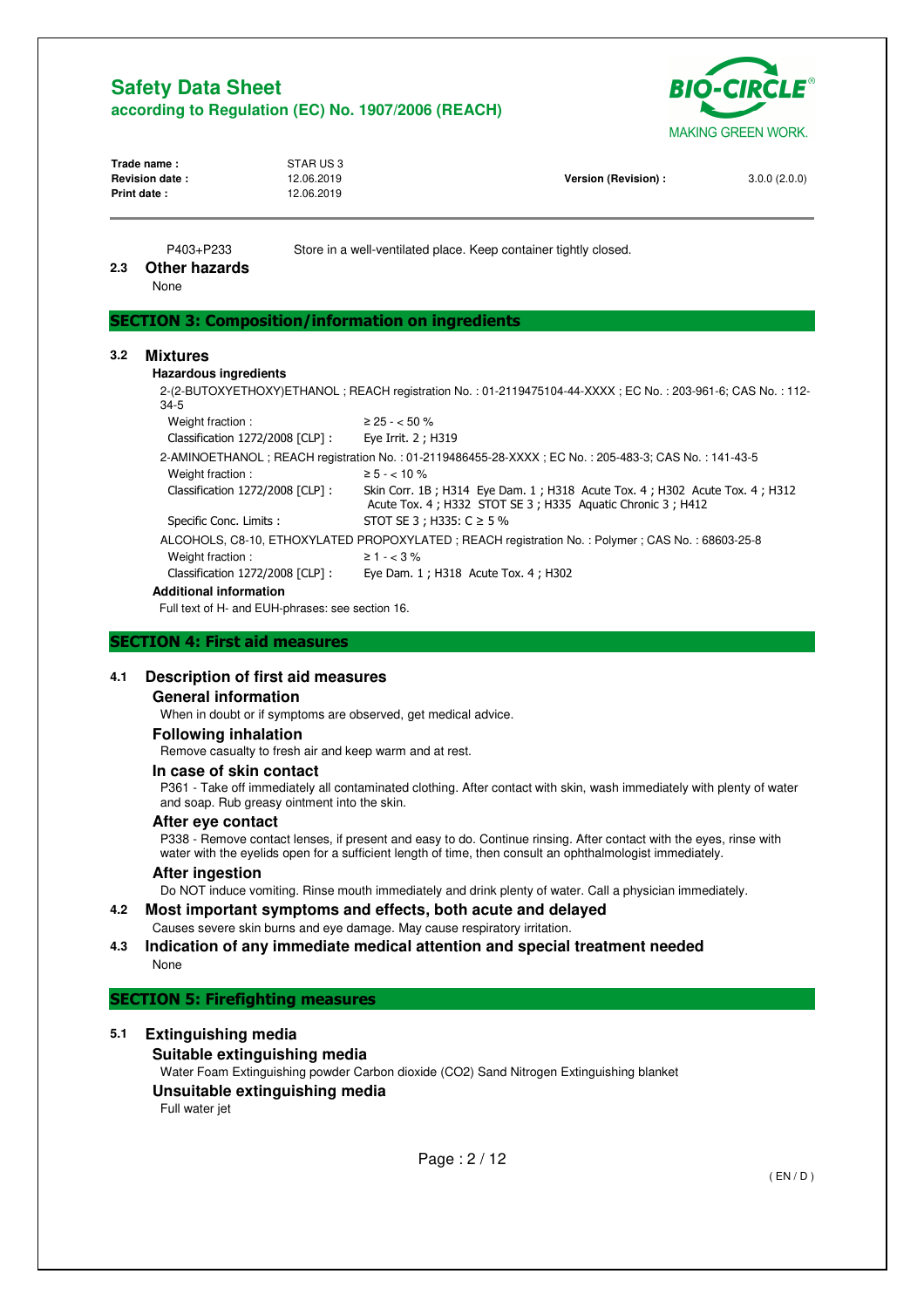

| Trade name:           | STAR US 3  |                      |              |
|-----------------------|------------|----------------------|--------------|
| <b>Revision date:</b> | 12.06.2019 | Version (Revision) : | 3.0.0(2.0.0) |
| <b>Print date:</b>    | 12.06.2019 |                      |              |
|                       |            |                      |              |
|                       |            |                      |              |

| 5.2 | Special hazards arising from the substance or mixture<br><b>Hazardous combustion products</b><br>Carbon dioxide (CO2) Carbon monoxide                                                     |  |
|-----|-------------------------------------------------------------------------------------------------------------------------------------------------------------------------------------------|--|
| 5.3 | <b>Advice for firefighters</b>                                                                                                                                                            |  |
|     | Wear a self-contained breathing apparatus and chemical protective clothing.                                                                                                               |  |
| 5.4 | <b>Additional information</b>                                                                                                                                                             |  |
|     | The product itself does not burn. Co-ordinate fire-fighting measures to the fire surroundings.                                                                                            |  |
|     | <b>SECTION 6: Accidental release measures</b>                                                                                                                                             |  |
| 6.1 | Personal precautions, protective equipment and emergency procedures                                                                                                                       |  |
|     | Special danger of slipping by leaking/spilling product.                                                                                                                                   |  |
| 6.2 | <b>Environmental precautions</b>                                                                                                                                                          |  |
|     | Do not allow to enter into surface water or drains. Do not allow to enter into soil/subsoil.                                                                                              |  |
| 6.3 | Methods and material for containment and cleaning up                                                                                                                                      |  |
|     | Clear spills immediately. Wipe up with absorbent material (eg. cloth, fleece). Wash with plenty of water. Treat the<br>recovered material as prescribed in the section on waste disposal. |  |
| 6.4 | Reference to other sections                                                                                                                                                               |  |
|     | Safe handling: see section 7                                                                                                                                                              |  |
|     | Personal protection equipment: see section 8<br>Disposal: see section 13                                                                                                                  |  |
|     |                                                                                                                                                                                           |  |
|     | <b>SECTION 7: Handling and storage</b>                                                                                                                                                    |  |
|     |                                                                                                                                                                                           |  |
| 7.1 | <b>Precautions for safe handling</b>                                                                                                                                                      |  |
|     | 23 - Do not breathe vapour/aerosol. Operate if possible out of doors or in a well-ventilated place. Keep container tightly<br>closed.                                                     |  |
| 7.2 | Conditions for safe storage, including any incompatibilities                                                                                                                              |  |
|     | Keep locked up. Keep/Store only in original container. Protect against Frost                                                                                                              |  |
|     | Hints on joint storage                                                                                                                                                                    |  |
|     | Storage class (TRGS 510): 8B                                                                                                                                                              |  |
| 7.3 | Specific end use(s)                                                                                                                                                                       |  |
|     | Observe technical data sheet. Observe instructions for use.                                                                                                                               |  |
|     |                                                                                                                                                                                           |  |
|     | <b>SECTION 8: Exposure controls/personal protection</b>                                                                                                                                   |  |
| 8.1 | <b>Control parameters</b>                                                                                                                                                                 |  |
|     | Occupational exposure limit values                                                                                                                                                        |  |
|     | 2-(2-BUTOXYETHOXY)ETHANOL; CAS No.: 112-34-5                                                                                                                                              |  |
|     | Limit value type (country of origin): $TRGS 900 (D)$                                                                                                                                      |  |
|     | Limit value :<br>10 ppm / $67 \text{ mg/m}^3$                                                                                                                                             |  |
|     | Peak limitation :<br>1,5(l)                                                                                                                                                               |  |
|     | Y<br>Remark:<br>Version:<br>07.06.2018                                                                                                                                                    |  |
|     |                                                                                                                                                                                           |  |
|     |                                                                                                                                                                                           |  |
|     | Limit value type (country of origin) :<br>STEL (EC)                                                                                                                                       |  |
|     | 15 ppm / $101,2$ mg/m <sup>3</sup><br>Limit value :<br>Version:<br>31.01.2018                                                                                                             |  |

Limit value : 10 ppm / 67,5 mg/m<sup>3</sup> Version : 31.01.2018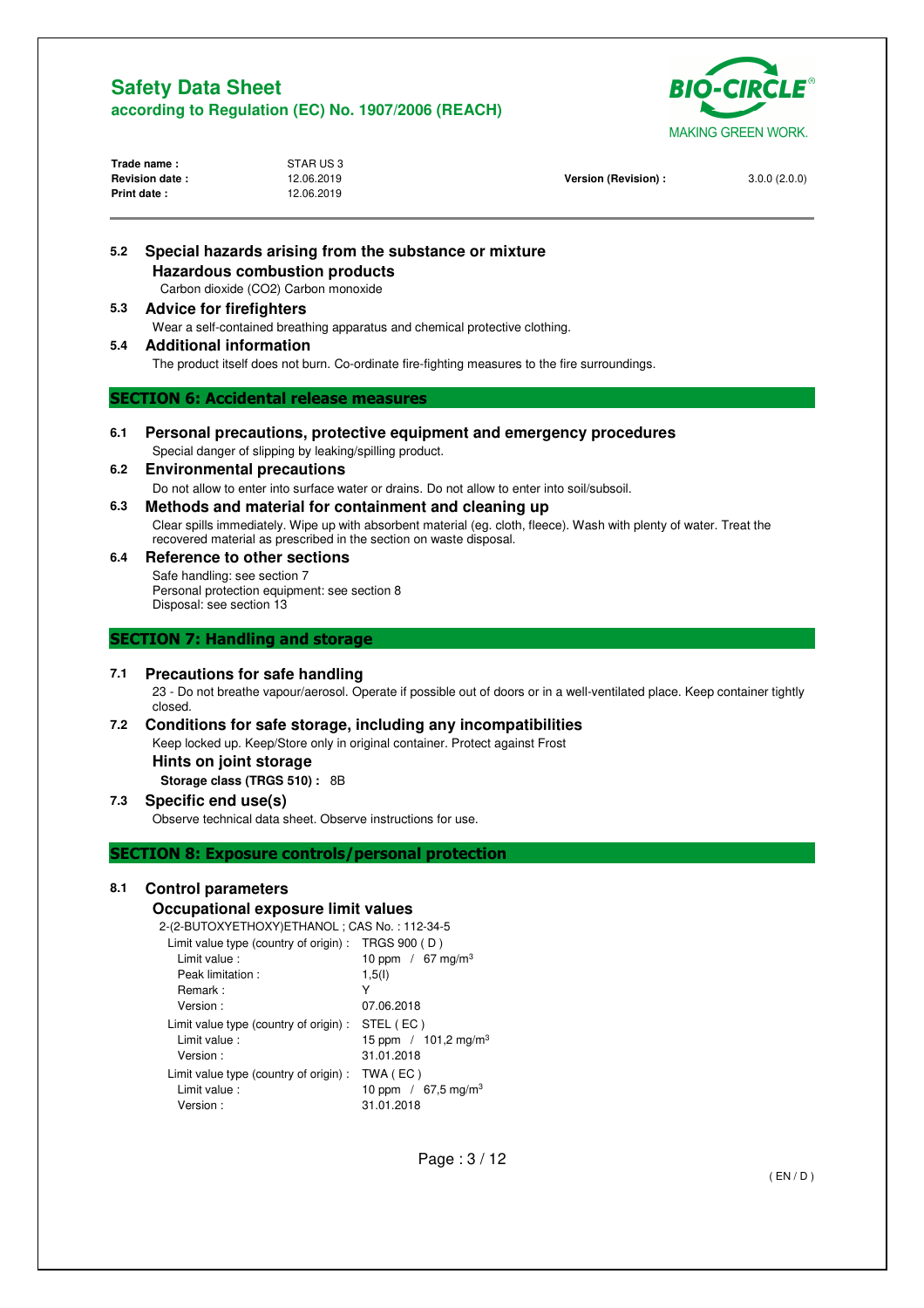

| Trade name:           | STAR US 3  |                      |              |
|-----------------------|------------|----------------------|--------------|
| <b>Revision date:</b> | 12.06.2019 | Version (Revision) : | 3.0.0(2.0.0) |
| <b>Print date:</b>    | 12.06.2019 |                      |              |
|                       |            |                      |              |
|                       |            |                      |              |

 2-AMINOETHANOL ; CAS No. : 141-43-5 Limit value type (country of origin) : TRGS 900 ( D ) Limit value :  $0,2$  ppm  $/ 0,5$  mg/m<sup>3</sup> Peak limitation : 1(I) Remark : H, Sh, Y Version : 07.06.2018 Limit value type (country of origin) : STEL ( EC ) Limit value :  $3 ppm / 7,6 mg/m<sup>3</sup>$ Remark : H Version : 31.01.2018 Limit value type (country of origin) : TWA ( EC ) Limit value :  $1 ppm / 2,5 mg/m<sup>3</sup>$ Remark : H Version : 31.01.2018

## **DNEL/DMEL and PNEC values**

### **DNEL/DMEL**

Limit value type : DNEL worker (local) ( 2-(2-BUTOXYETHOXY)ETHANOL ; CAS No. : 112-34-5 ) Exposure route : Inhalation Exposure frequency : Long-term (repeated) Limit value :  $67.5 \text{ mg/m}^3$ Limit value type : DNEL worker (local) ( 2-(2-BUTOXYETHOXY)ETHANOL ; CAS No. : 112-34-5 ) Exposure route : Inhalation Exposure frequency : Short-term (acute) Limit value :  $101,2 \text{ mg/m}^3$ Limit value type : <br>
DNEL worker (systemic) ( 2-(2-BUTOXYETHOXY) ETHANOL ; CAS No. : 112-34-5 ) Exposure route : Inhalation Exposure frequency : Long-term (repeated) Limit value : 67,5 mg/m<sup>3</sup> Limit value type : DNEL worker (systemic) ( 2-(2-BUTOXYETHOXY)ETHANOL ; CAS No. : 112-34-5 ) Exposure route : Dermal Exposure frequency : Long-term (repeated) Limit value : 20 mg/kg Limit value type : DNEL worker (local) ( 2-AMINOETHANOL ; CAS No. : 141-43-5 ) Exposure route : Inhalation Exposure frequency : Long-term (repeated) Limit value :  $3.3 \text{ mg/m}^3$  Limit value type : DNEL worker (systemic) ( 2-AMINOETHANOL ; CAS No. : 141-43-5 ) Exposure route : Dermal Exposure frequency : Long-term (repeated) Limit value : 1 mg/kg

## **8.2 Exposure controls Personal protection equipment**

**Eye/face protection** 

Wear suitable safety goggles in case of splash. **Suitable eye protection**  EN 166.

 **Skin protection Hand protection**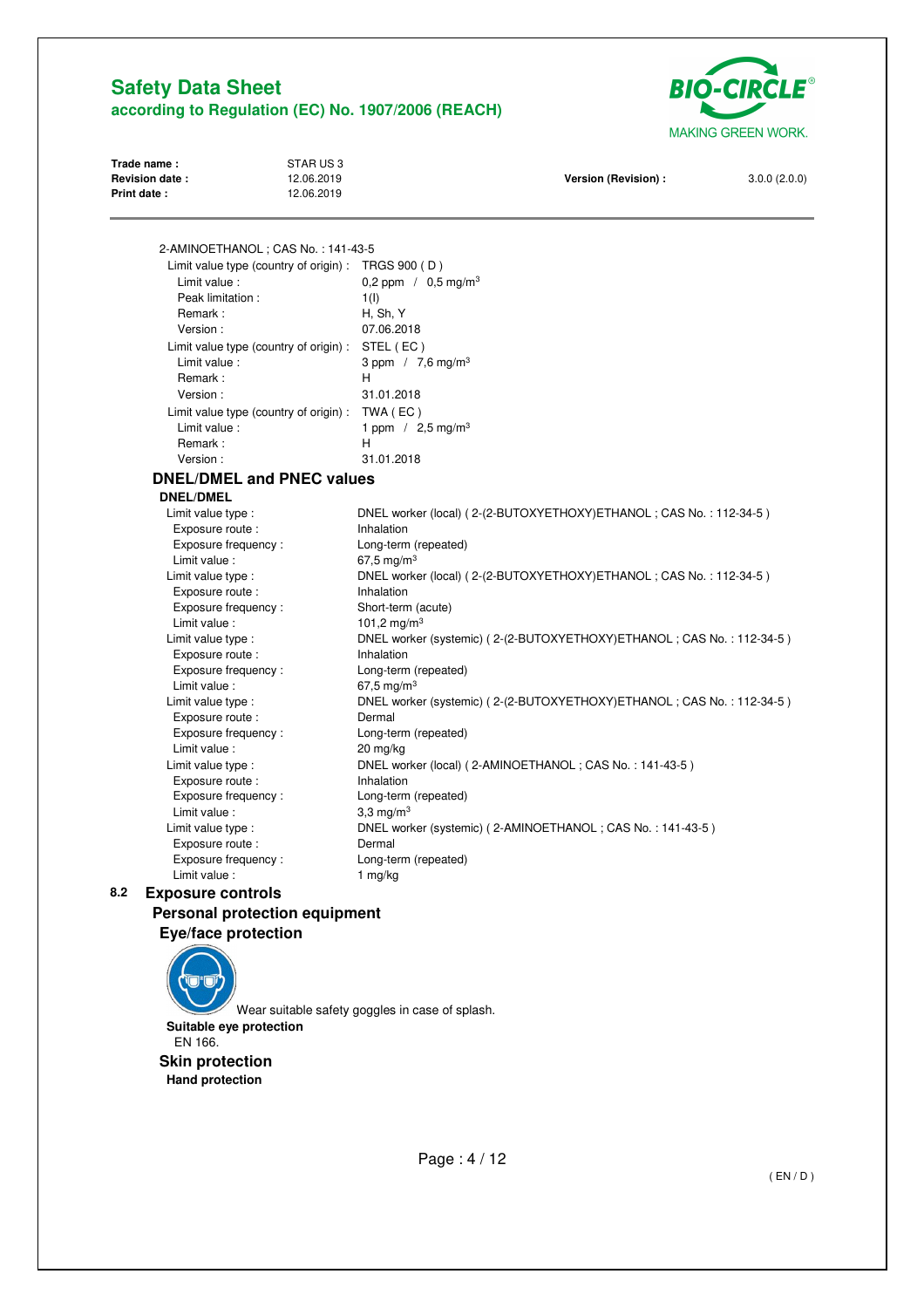

| Trade name :       |  |
|--------------------|--|
| Revision date:     |  |
| <b>Print date:</b> |  |

**STAR US 3**<br>12.06.2019 **Print date :** 12.06.2019

**Version (Revision) :** 3.0.0 (2.0.0)

Wear protective gloves in case of longer lasting skin contact.

**Suitable gloves type** : EN 374.

**Suitable material** : NBR (Nitrile rubber)

**Breakthrough time (maximum wearing time)** : 480 min.

#### **Thickness of the glove material** : 0.4 mm

**Remark** : The quality of the protective gloves resistant to chemicals must be chosen as a function of the specific working place concentration and quantity of hazardous substances. For special purposes, it is recommended to check the resistance to chemicals of the protective gloves mentioned above together with the supplier of these gloves.

#### **Respiratory protection**



Respiratory protection necessary at: exceeding exposure limit values

**Suitable respiratory protection apparatus** 

Combination filtering device (EN 14387)

Type : A

#### **General health and safety measures**

Do not put any product-impregnated cleaning rags into your trouser pockets. Do not put any product-impregnated cleaning rags into your trouser pockets. When using do not eat, drink, smoke, sniff. Avoid contact with skin, eyes and clothes. P362+P364 - Take off contaminated clothing and wash it before reuse. P264 - Wash hands thoroughly after handling.

#### **8.3 Additional information**

No tests have been performed. Selection made for preparations according to the best available knowledge and information on ingredients. In the case of preparations the resistance of glove materials cannot be calculated in advance so it has to be tested before use.

### **SECTION 9: Physical and chemical properties**

### **9.1 Information on basic physical and chemical properties**

| Appearance:                            | Liquid                                             |          |         |              |                   |
|----------------------------------------|----------------------------------------------------|----------|---------|--------------|-------------------|
| Colour:                                | clear                                              |          |         |              |                   |
| Odour :                                | characteristic                                     |          |         |              |                   |
| Safety relevant basis data             |                                                    |          |         |              |                   |
| ٠                                      | Initial boiling point and boiling range (1013 hPa) |          | approx. | 100          | ۰c                |
| ٠<br>Flash point :                     |                                                    |          |         | not relevant |                   |
| Ignition temperature :                 |                                                    |          | approx. | 200          | ۰c                |
| Lower explosion limit :                |                                                    |          |         | not relevant |                   |
| Upper explosion limit :                |                                                    |          |         | not relevant |                   |
| Vapour pressure :                      |                                                    | (50 °C ) |         | not relevant |                   |
| Density:                               |                                                    | 20 °C)   | approx. |              | q/cm <sup>3</sup> |
| pH :                                   |                                                    |          | approx. | 12           |                   |
| Maximum VOC content (EC):              |                                                    |          |         | 0            | Wt $%$            |
| Maximum VOC content (Switzerland)<br>٠ |                                                    |          |         | 40           | Wt $%$            |

#### **9.2 Other information**

**None**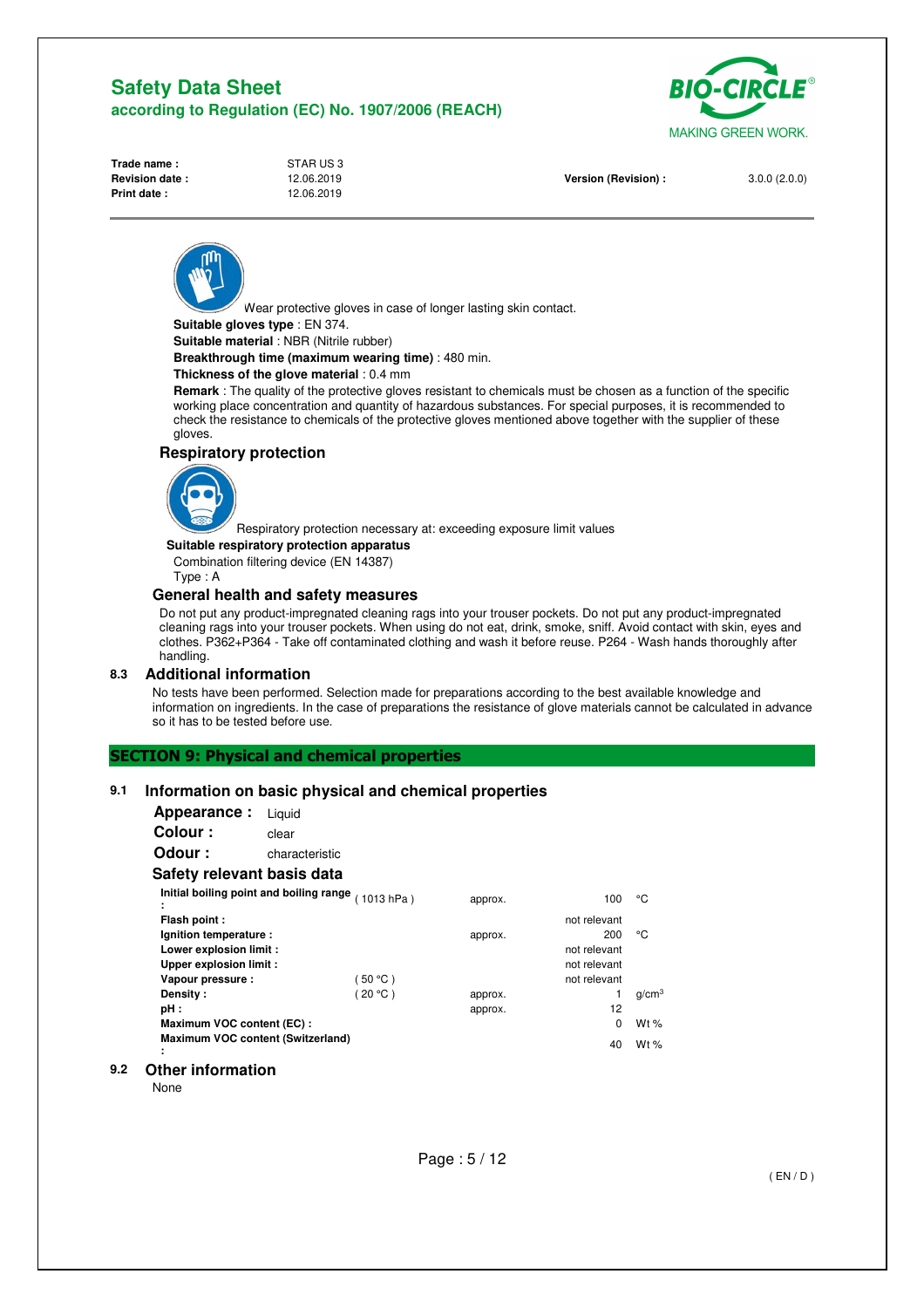

| Trade name:<br>Revision date:<br><b>Print date:</b> | STAR US3<br>12.06.2019<br>12.06.2019 | Version (Revision) :                                                                           | 3.0.0(2.0.0) |
|-----------------------------------------------------|--------------------------------------|------------------------------------------------------------------------------------------------|--------------|
| <b>SECTION 10: Stability and reactivity</b>         |                                      |                                                                                                |              |
| 10.1 Reactivity                                     |                                      |                                                                                                |              |
| No information available.                           |                                      |                                                                                                |              |
| 10.2 Chemical stability                             |                                      |                                                                                                |              |
|                                                     |                                      | The product is chemically stable under recommended conditions of storage, use and temperature. |              |
| 10.3 Possibility of hazardous reactions             |                                      |                                                                                                |              |
|                                                     | No known hazardous reactions.        |                                                                                                |              |
| 10.4 Conditions to avoid                            |                                      |                                                                                                |              |
| No information available.                           |                                      |                                                                                                |              |
| 10.5 Incompatible materials                         |                                      |                                                                                                |              |
| No information available.                           |                                      |                                                                                                |              |
| 10.6 Hazardous decomposition products               |                                      |                                                                                                |              |
| No information available.                           |                                      |                                                                                                |              |
|                                                     |                                      |                                                                                                |              |
| <b>SECTION 11: Toxicological information</b>        |                                      |                                                                                                |              |
|                                                     |                                      |                                                                                                |              |
| 11.1 Information on toxicological effects           |                                      |                                                                                                |              |
| <b>Acute effects</b>                                |                                      |                                                                                                |              |
| <b>Acute oral toxicity</b>                          |                                      |                                                                                                |              |
| Parameter:                                          |                                      | ATEmix calculated                                                                              |              |
| Exposure route :                                    |                                      | Oral                                                                                           |              |
| Effective dose:                                     |                                      | > 2000 mg/kg                                                                                   |              |
| Parameter:                                          |                                      | LD50 (2-(2-BUTOXYETHOXY)ETHANOL; CAS No.: 112-34-5)                                            |              |
| Exposure route :                                    |                                      | Oral                                                                                           |              |
| Species:                                            |                                      | Mouse                                                                                          |              |
| Effective dose:                                     |                                      | 5530 mg/kg                                                                                     |              |
| Method:                                             |                                      | OECD 401                                                                                       |              |
| Parameter:                                          |                                      | LD50 (2-AMINOETHANOL; CAS No.: 141-43-5)                                                       |              |
| Exposure route :                                    |                                      | Oral                                                                                           |              |
| Species:                                            |                                      | Rat<br>1515 mg/kg                                                                              |              |
| Effective dose:<br>Method:                          |                                      | OECD 401                                                                                       |              |
| Parameter:                                          |                                      | LD50 (FATTY ALCOHOL ALCOXYLATE, POLYMER)                                                       |              |
| Exposure route :                                    |                                      | Oral                                                                                           |              |
| Species:                                            |                                      | Hat                                                                                            |              |
| Effective dose:                                     |                                      | > 2000 mg/kg                                                                                   |              |
| <b>Acute dermal toxicity</b>                        |                                      |                                                                                                |              |
| Parameter:                                          |                                      | ATEmix calculated                                                                              |              |
| Exposure route :                                    |                                      | Dermal                                                                                         |              |
| Effective dose:                                     |                                      | > 2000 mg/kg                                                                                   |              |
| Parameter:                                          |                                      | LD50 (2-(2-BUTOXYETHOXY)ETHANOL; CAS No.: 112-34-5)                                            |              |
| Exposure route :                                    |                                      | Dermal                                                                                         |              |
| Species:                                            |                                      | Rabbit                                                                                         |              |
| Effective dose:                                     |                                      | 2764 mg/kg                                                                                     |              |
| Method:                                             |                                      | OECD 402                                                                                       |              |

Page : 6 / 12

Parameter : LD50 ( 2-AMINOETHANOL ; CAS No. : 141-43-5 )

2504 - 2881 mg/kg

Exposure route : Dermal Species : Rabbit<br>
Effective dose : 2504 -

**Acute inhalation toxicity** 

Method : CONTROLL CONTROLL CONTROLL OF A 2021

Parameter : **ATEmix calculated** 

( EN / D )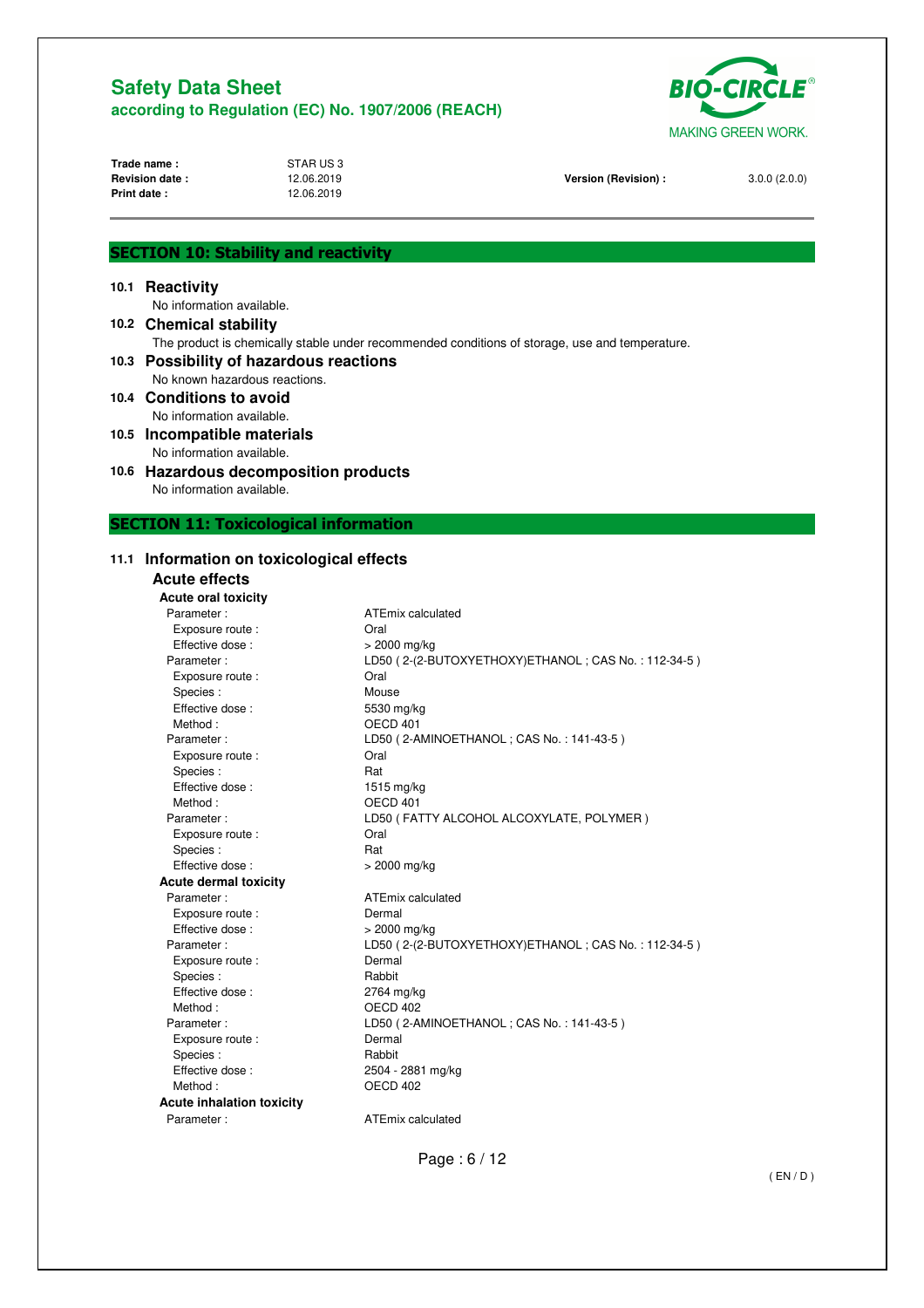

| Trade name:           | STAR US 3  |                      |              |
|-----------------------|------------|----------------------|--------------|
| <b>Revision date:</b> | 12.06.2019 | Version (Revision) : | 3.0.0(2.0.0) |
| <b>Print date:</b>    | 12.06.2019 |                      |              |
|                       |            |                      |              |
|                       |            |                      |              |

| Exposure route :                                               | Inhalation                                                                                                    |
|----------------------------------------------------------------|---------------------------------------------------------------------------------------------------------------|
| Effective dose:                                                | $>$ 20 mg/l                                                                                                   |
| Parameter:                                                     | LC50 (2-AMINOETHANOL; CAS No.: 141-43-5)                                                                      |
| Exposure route :                                               | Inhalation                                                                                                    |
| Species:                                                       | Rat                                                                                                           |
| Effective dose:                                                | $> 1.3$ mg/l                                                                                                  |
| Exposure time :                                                | 6 h                                                                                                           |
| Irritant and corrosive effects                                 |                                                                                                               |
| Primary irritation to the skin                                 |                                                                                                               |
| No further relevant information available.                     |                                                                                                               |
| Irritation to eyes                                             |                                                                                                               |
| No further relevant information available.                     |                                                                                                               |
| <b>Sensitisation</b>                                           |                                                                                                               |
| In case of skin contact                                        |                                                                                                               |
| No further relevant information available.                     |                                                                                                               |
| In case of inhalation                                          |                                                                                                               |
| No further relevant information available.                     |                                                                                                               |
|                                                                | CMR effects (carcinogenicity, mutagenicity and toxicity for reproduction)                                     |
| Carcinogenicity                                                |                                                                                                               |
| No further relevant information available.                     |                                                                                                               |
| Germ cell mutagenicity                                         |                                                                                                               |
| No further relevant information available.                     |                                                                                                               |
| <b>Reproductive toxicity</b>                                   |                                                                                                               |
| No further relevant information available.                     |                                                                                                               |
| <b>STOT-single exposure</b>                                    |                                                                                                               |
| No further relevant information available.                     |                                                                                                               |
| <b>STOT-repeated exposure</b>                                  |                                                                                                               |
| No further relevant information available.                     |                                                                                                               |
| <b>Aspiration hazard</b>                                       |                                                                                                               |
| No further relevant information available.                     |                                                                                                               |
| 11.2 Toxicokinetics, metabolism and distribution               |                                                                                                               |
| There are no data available on the preparation/mixture itself. |                                                                                                               |
|                                                                |                                                                                                               |
| 11.3 Other adverse effects                                     |                                                                                                               |
|                                                                | May be absorbed through the skin. Has degreasing effect on the skin. Causes severe skin burns and eye damage. |
| 11.4 Additional information                                    |                                                                                                               |
|                                                                | Preparation not tested. The statement is derived from the properties of the single components.                |
| <b>SECTION 12: Ecological information</b>                      |                                                                                                               |
|                                                                |                                                                                                               |
| 12.1 Toxicity                                                  |                                                                                                               |
|                                                                |                                                                                                               |

## **Aquatic toxicity**

| Acute (short-term) fish toxicity |                                                     |
|----------------------------------|-----------------------------------------------------|
| Parameter:                       | LC50 (2-(2-BUTOXYETHOXY)ETHANOL; CAS No.: 112-34-5) |
| Species:                         | Lepomis macrochirus (Bluegill)                      |
| Evaluation parameter :           | Acute (short-term) fish toxicity                    |
| Effective dose:                  | 1300 mg/l                                           |
| Exposure time :                  | 96 h                                                |
| Method:                          | OECD 203                                            |
| Parameter:                       | LC50 (2-AMINOETHANOL; CAS No.: 141-43-5)            |
| Species:                         | Cyprinus carpio (Common Carp)                       |
| Evaluation parameter :           | Acute (short-term) fish toxicity                    |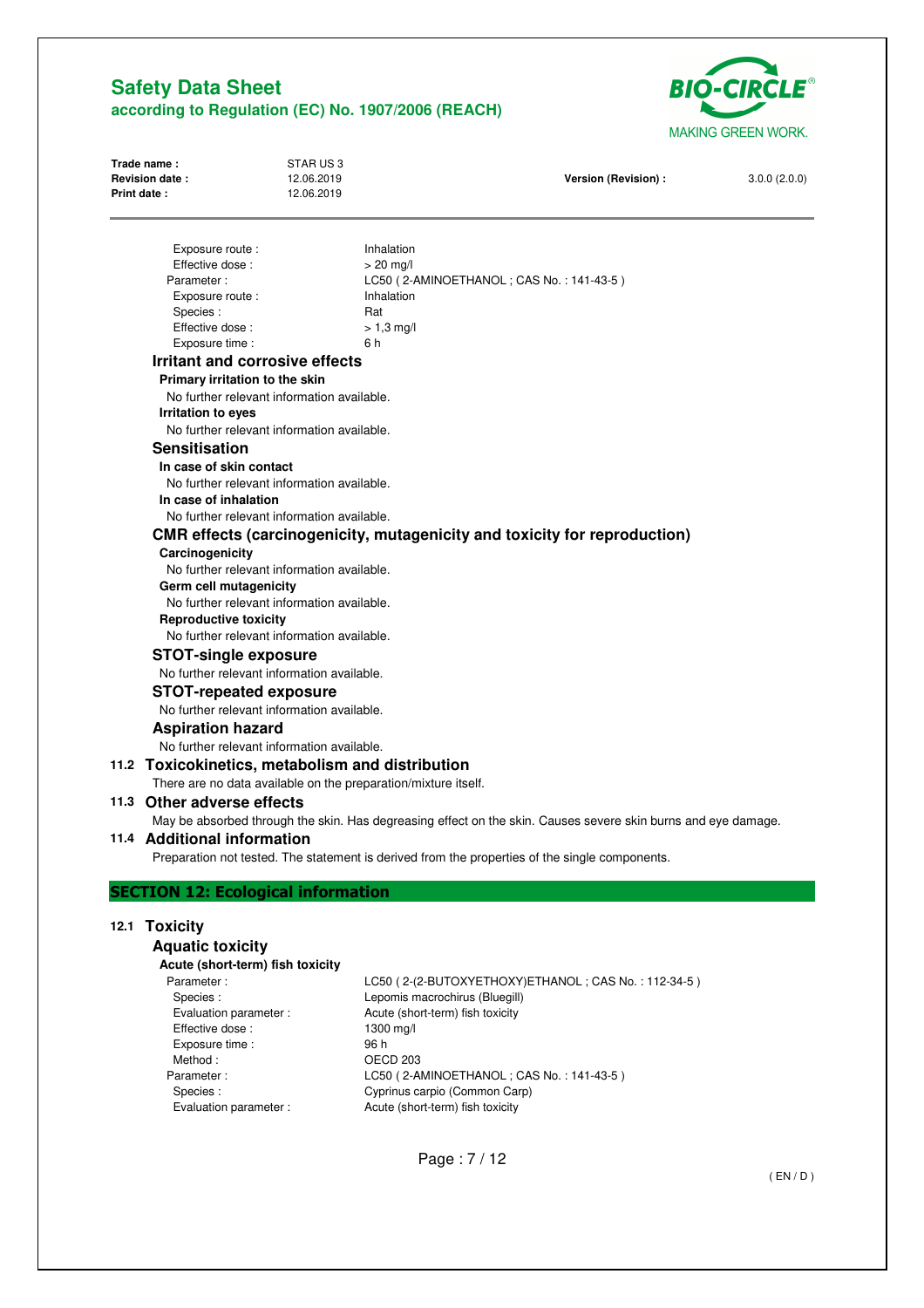

| Trade name:<br>Revision date:<br>Print date: | STARUS3<br>12.06.2019<br>12.06.2019  | Version (Revision) :                                                | 3.0.0(2.0.0) |
|----------------------------------------------|--------------------------------------|---------------------------------------------------------------------|--------------|
|                                              |                                      |                                                                     |              |
| Effective dose:                              |                                      | 349 mg/l                                                            |              |
| Exposure time :                              |                                      | 96 h                                                                |              |
| Parameter:                                   |                                      | LC50 (2-AMINOETHANOL; CAS No.: 141-43-5)                            |              |
| Species:                                     |                                      | Fish                                                                |              |
| Evaluation parameter :                       |                                      | Chronic (long-term) fish toxicity                                   |              |
| Effective dose:                              |                                      | $> 100$ mg/l                                                        |              |
| Exposure time :                              |                                      | 14 d                                                                |              |
| Method:                                      |                                      | OECD <sub>204</sub>                                                 |              |
|                                              | Chronic (long-term) fish toxicity    |                                                                     |              |
| Parameter:                                   |                                      | NOEC (2-AMINOETHANOL; CAS No.: 141-43-5)                            |              |
| Species:                                     |                                      | Fish                                                                |              |
| Evaluation parameter :                       |                                      | Chronic (long-term) fish toxicity                                   |              |
| Effective dose:                              |                                      | $> 100$ mg/l                                                        |              |
| Exposure time :                              |                                      | 14 d                                                                |              |
| Method:                                      |                                      | OECD <sub>204</sub>                                                 |              |
|                                              | Acute (short-term) daphnia toxicity  |                                                                     |              |
| Parameter:                                   |                                      | EC50 (2-(2-BUTOXYETHOXY)ETHANOL; CAS No.: 112-34-5)                 |              |
| Species:                                     |                                      | Daphnia magna (Big water flea)                                      |              |
| Evaluation parameter :                       |                                      | Acute (short-term) daphnia toxicity                                 |              |
| Effective dose:                              |                                      | $> 100$ mg/l                                                        |              |
| Exposure time :                              |                                      | 48 h                                                                |              |
| Method:                                      |                                      | OECD 202                                                            |              |
| Parameter:                                   |                                      | EC50 (2-AMINOETHANOL; CAS No.: 141-43-5)                            |              |
| Species:                                     |                                      | Daphnia magna (Big water flea)                                      |              |
| Evaluation parameter :                       |                                      | Acute (short-term) daphnia toxicity                                 |              |
| Effective dose:                              |                                      | 65 mg/l                                                             |              |
| Exposure time :                              |                                      | 48 h                                                                |              |
| Parameter:                                   |                                      | EC50 (2-AMINOETHANOL; CAS No.: 141-43-5)                            |              |
| Species:                                     |                                      | Daphnia magna (Big water flea)                                      |              |
| Evaluation parameter :                       |                                      | Chronic (long-term) daphnia toxicity                                |              |
| Effective dose:                              |                                      | $2,5$ mg/l                                                          |              |
| Exposure time :                              |                                      | 21 <sub>d</sub>                                                     |              |
| Method:                                      |                                      | OECD <sub>211</sub>                                                 |              |
|                                              | Chronic (long-term) daphnia toxicity |                                                                     |              |
| Parameter:                                   |                                      | NOEC (2-AMINOETHANOL; CAS No.: 141-43-5)                            |              |
| Species:                                     |                                      | Daphnia magna (Big water flea)                                      |              |
| Evaluation parameter :                       |                                      | Chronic (long-term) daphnia toxicity                                |              |
| Effective dose:                              |                                      | $0.85$ mg/l                                                         |              |
| Exposure time :                              |                                      | 21 d                                                                |              |
| Method:                                      |                                      | OECD 211                                                            |              |
|                                              | Acute (short-term) algae toxicity    |                                                                     |              |
| Parameter:                                   |                                      | EC50 (2-(2-BUTOXYETHOXY)ETHANOL; CAS No.: 112-34-5)                 |              |
| Species:                                     |                                      | Scenedesmus subspicatus                                             |              |
| Evaluation parameter :                       |                                      | Acute (short-term) algae toxicity                                   |              |
| Effective dose:                              |                                      | $> 100$ mg/l                                                        |              |
| Exposure time :                              |                                      | 48 h                                                                |              |
| Method:                                      |                                      | OECD <sub>201</sub>                                                 |              |
| Parameter:                                   |                                      | EC50 (2-AMINOETHANOL; CAS No.: 141-43-5)                            |              |
| Species:                                     |                                      | Scenedesmus subspicatus                                             |              |
| Evaluation parameter :                       |                                      | Acute (short-term) algae toxicity                                   |              |
| Effective dose:                              |                                      | 22 mg/l                                                             |              |
| Exposure time :                              |                                      | 72 h                                                                |              |
|                                              | Chronic (long-term) algae toxicity   |                                                                     |              |
|                                              |                                      |                                                                     |              |
|                                              |                                      |                                                                     |              |
| Parameter:<br>Species:                       |                                      | NOEC (2-AMINOETHANOL; CAS No.: 141-43-5)<br>Scenedesmus subspicatus |              |

Page : 8 / 12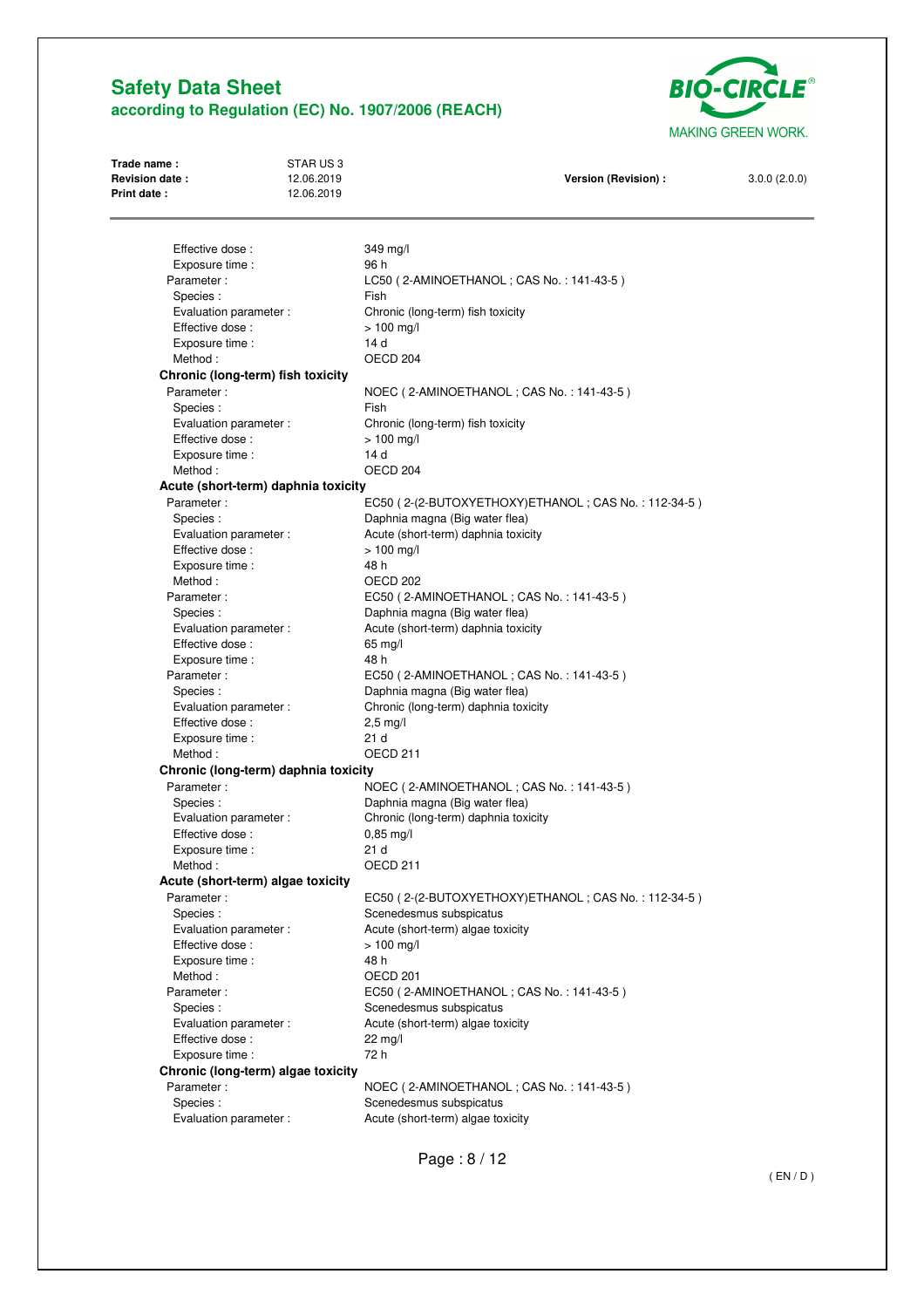

| Print date: | Revision date:                                                                                                                                                                                                                      | 12.06.2019<br>12.06.2019                                      | Version (Revision) :                                                               | 3.0.0(2.0.0) |
|-------------|-------------------------------------------------------------------------------------------------------------------------------------------------------------------------------------------------------------------------------------|---------------------------------------------------------------|------------------------------------------------------------------------------------|--------------|
|             |                                                                                                                                                                                                                                     |                                                               |                                                                                    |              |
|             | Effective dose:                                                                                                                                                                                                                     |                                                               | $4$ mg/l                                                                           |              |
|             | Exposure time :                                                                                                                                                                                                                     |                                                               | 72 h                                                                               |              |
|             | <b>Bacteria toxicity</b>                                                                                                                                                                                                            |                                                               |                                                                                    |              |
|             | Parameter:                                                                                                                                                                                                                          |                                                               | EC10 (2-(2-BUTOXYETHOXY)ETHANOL; CAS No.: 112-34-5)                                |              |
|             | Species:                                                                                                                                                                                                                            |                                                               | Bacteria toxicity                                                                  |              |
|             | Effective dose:                                                                                                                                                                                                                     |                                                               | $> 1995 \text{ mg/l}$                                                              |              |
|             | Exposure time :<br>Parameter:                                                                                                                                                                                                       |                                                               | 30 min                                                                             |              |
|             | Species:                                                                                                                                                                                                                            |                                                               | EC50 (2-AMINOETHANOL; CAS No.: 141-43-5)<br>Pseudomonas putida                     |              |
|             | Evaluation parameter :                                                                                                                                                                                                              |                                                               | Bacteria toxicity                                                                  |              |
|             | Effective dose:                                                                                                                                                                                                                     |                                                               | 110 mg/l                                                                           |              |
|             | Exposure time :                                                                                                                                                                                                                     |                                                               | 17 h                                                                               |              |
|             | Method:                                                                                                                                                                                                                             |                                                               | DIN 38412 / part 8                                                                 |              |
|             |                                                                                                                                                                                                                                     |                                                               |                                                                                    |              |
|             | 12.2 Persistence and degradability<br>According to the recipe, contains no AOX. The surfactant contained in this mixture complies with the biodegradability<br>criteria as laid down in Regulation (EC) No. 648/2004 on detergents. |                                                               |                                                                                    |              |
|             | <b>Biodegradation</b>                                                                                                                                                                                                               |                                                               |                                                                                    |              |
|             | Parameter:                                                                                                                                                                                                                          |                                                               | Biodegradation (2-(2-BUTOXYETHOXY)ETHANOL: CAS No.: 112-34-5)                      |              |
|             | Inoculum :                                                                                                                                                                                                                          |                                                               | Biodegradation                                                                     |              |
|             | Degradation rate:                                                                                                                                                                                                                   |                                                               | $90 - 100 %$                                                                       |              |
|             | Test durarion :                                                                                                                                                                                                                     |                                                               | 14 d                                                                               |              |
|             | Evaluation :                                                                                                                                                                                                                        |                                                               | Readily biodegradable (according to OECD criteria).                                |              |
|             | Method:                                                                                                                                                                                                                             |                                                               | OECD 301E                                                                          |              |
|             | Parameter:                                                                                                                                                                                                                          |                                                               | Biodegradation (2-(2-BUTOXYETHOXY)ETHANOL; CAS No.: 112-34-5)                      |              |
|             | Inoculum :                                                                                                                                                                                                                          |                                                               | Biodegradation                                                                     |              |
|             | Degradation rate:                                                                                                                                                                                                                   |                                                               | $90 - 100 %$                                                                       |              |
|             | Test durarion :                                                                                                                                                                                                                     |                                                               | 8 d                                                                                |              |
|             | Evaluation :                                                                                                                                                                                                                        |                                                               | Readily biodegradable (according to OECD criteria).                                |              |
|             | Method:                                                                                                                                                                                                                             |                                                               | OECD 302B                                                                          |              |
|             | Parameter:                                                                                                                                                                                                                          |                                                               | CO2 formation (% of the theoretical value) (2-AMINOETHANOL; CAS No.: 141-43-5)     |              |
|             | Inoculum :                                                                                                                                                                                                                          |                                                               | Biodegradation                                                                     |              |
|             | Evaluation parameter :                                                                                                                                                                                                              |                                                               | Aerobic                                                                            |              |
|             | Degradation rate:                                                                                                                                                                                                                   |                                                               | > 80%                                                                              |              |
|             | Test durarion :                                                                                                                                                                                                                     |                                                               | 31 d                                                                               |              |
|             | Evaluation :                                                                                                                                                                                                                        |                                                               | Readily biodegradable (according to OECD criteria).                                |              |
|             | Method:<br>Parameter:                                                                                                                                                                                                               |                                                               | OECD 301B<br>CO2 formation (% of the theoretical value) (FATTY ALCOHOL ALCOXYLATE, |              |
|             |                                                                                                                                                                                                                                     |                                                               | POLYMER)                                                                           |              |
|             | Inoculum :                                                                                                                                                                                                                          |                                                               | Biodegradation                                                                     |              |
|             | Degradation rate:                                                                                                                                                                                                                   |                                                               | >60%                                                                               |              |
|             | Test durarion :                                                                                                                                                                                                                     |                                                               | 28 d                                                                               |              |
|             | Evaluation :                                                                                                                                                                                                                        |                                                               | Readily biodegradable (according to OECD criteria).                                |              |
|             | Method:                                                                                                                                                                                                                             |                                                               | OECD 301B                                                                          |              |
|             | 12.3 Bioaccumulative potential                                                                                                                                                                                                      |                                                               |                                                                                    |              |
|             | No indication of bioaccumulation potential.                                                                                                                                                                                         |                                                               |                                                                                    |              |
|             | 12.4 Mobility in soil                                                                                                                                                                                                               |                                                               |                                                                                    |              |
|             | No information available.                                                                                                                                                                                                           |                                                               |                                                                                    |              |
|             | 12.5 Results of PBT and vPvB assessment                                                                                                                                                                                             |                                                               |                                                                                    |              |
|             |                                                                                                                                                                                                                                     |                                                               |                                                                                    |              |
|             |                                                                                                                                                                                                                                     |                                                               | This substance does not meet the PBT/vPvB criteria of REACH, Annex XIII.           |              |
|             | 12.6 Other adverse effects                                                                                                                                                                                                          |                                                               |                                                                                    |              |
|             | No information available.                                                                                                                                                                                                           |                                                               |                                                                                    |              |
|             | 12.7 Additional ecotoxicological information                                                                                                                                                                                        |                                                               |                                                                                    |              |
|             |                                                                                                                                                                                                                                     | After neutralisation, reduction in toxic effects is observed. |                                                                                    |              |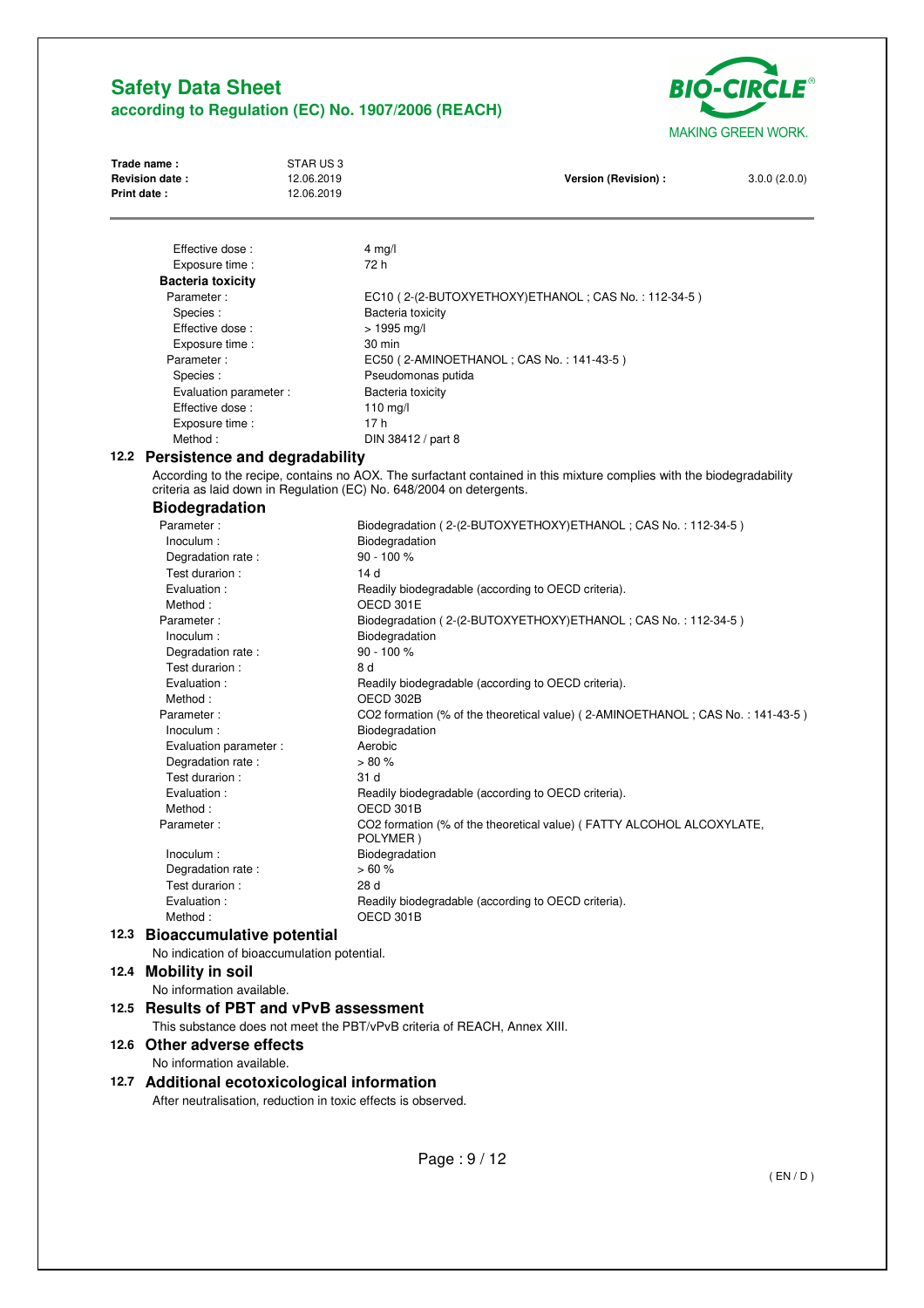

| Trade name:           | STAR US3   |                      |              |
|-----------------------|------------|----------------------|--------------|
| <b>Revision date:</b> | 12.06.2019 | Version (Revision) : | 3.0.0(2.0.0) |
| <b>Print date:</b>    | 12.06.2019 |                      |              |
|                       |            |                      |              |
|                       |            |                      |              |

## **SECTION 13: Disposal considerations**

The allocation of waste identity numbers/waste descriptions must be carried out according to the EEC, specific to the industry and process. List of proposed waste codes/waste designations in accordance with EWC

### **13.1 Waste treatment methods**

#### **Product/Packaging disposal**

#### **Waste codes/waste designations according to EWC/AVV**

#### **Waste code product**

20 01 29\* - detergents containing dangerous substances.

**Waste code packaging** 

15 01 02 - plastic packaging.

#### **Waste treatment options**

#### **Appropriate disposal / Package**

Contaminated packages must be completely emptied and can be re-used following proper cleaning. Handle contaminated packages in the same way as the substance itself.

#### **13.2 Additional information**

These codes are assigned based upon the most common uses for this material and may not reflect contaminants resulting from actual use.

## **SECTION 14: Transport information**

## **14.1 UN number**

### UN 1760

#### **14.2 UN proper shipping name**

| Land transport (ADR/RID)                |  |  |
|-----------------------------------------|--|--|
| CORROSIVE LIQUID, N.O.S. (ETHANOLAMINE) |  |  |
| Sea transport (IMDG)                    |  |  |
| CORROSIVE LIQUID, N.O.S. (ETHANOLAMINE) |  |  |
| Air transport (ICAO-TI / IATA-DGR)      |  |  |
| CORROSIVE LIQUID, N.O.S. (ETHANOLAMINE) |  |  |
| 3 Transport hazard class(es)            |  |  |

## **14.3 Transport hazard class(es)**

| Land transport (ADR/RID)                    |                      |
|---------------------------------------------|----------------------|
| Class(es):                                  | 8                    |
| Classification code:                        | C9                   |
| <b>Hazard identification number (Kemler</b> |                      |
| No.) :                                      | 80                   |
| Tunnel restriction code:                    | F                    |
| Special provisions:                         | $LO$ 5 $I \cdot E$ 1 |
| Hazard label(s):                            |                      |
|                                             |                      |
|                                             |                      |
|                                             |                      |

**Sea transport (IMDG) Class(es) :** 8 **EmS-No. :** F-A / S-B<br> **Special provisions :** LQ 51 · E 1 **Special provisions : Hazard label(s) :** 



**Air transport (ICAO-TI / IATA-DGR)** 

Page : 10 / 12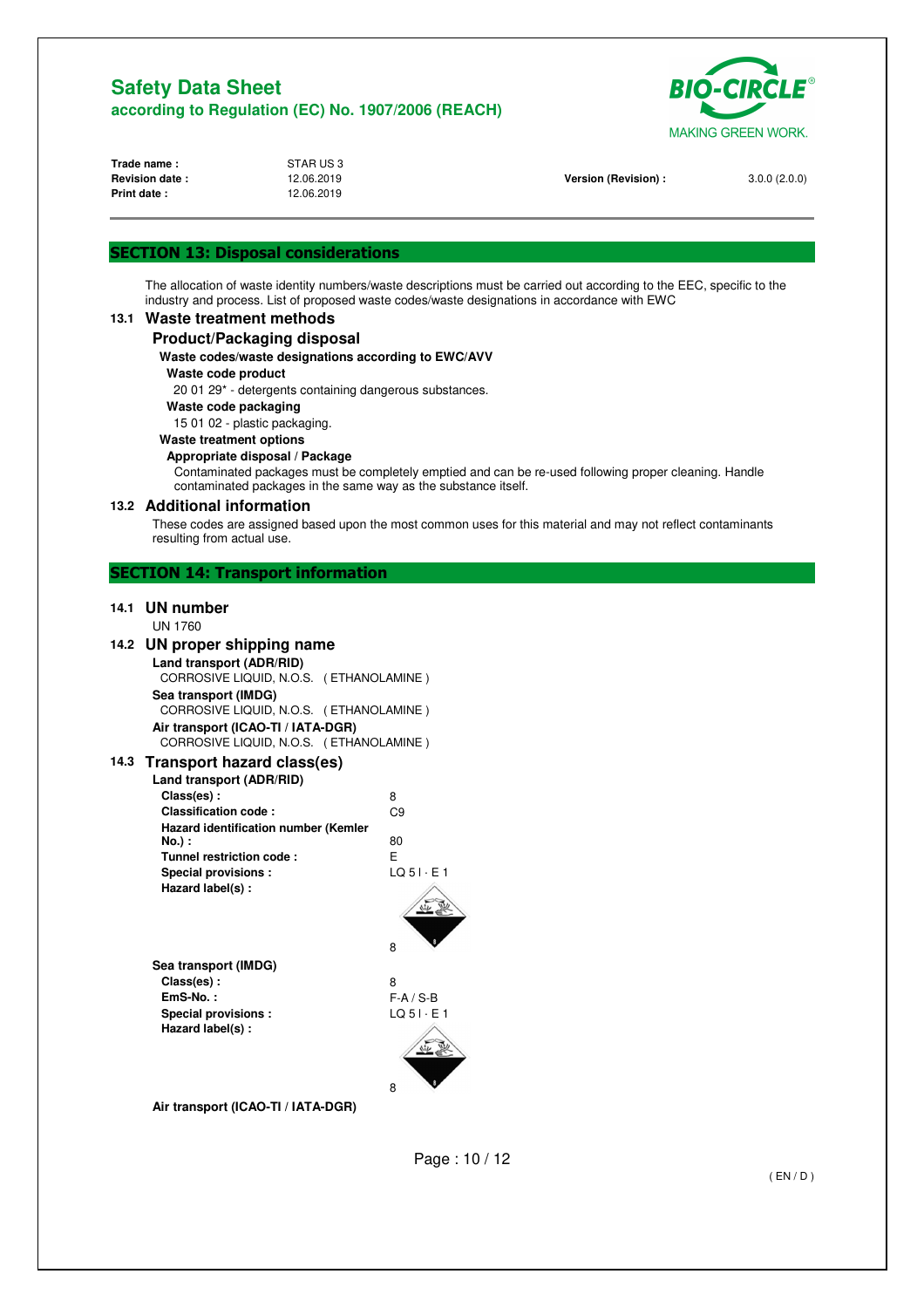

| Print date:                                                                                                                                                             | STAR US3<br>12.06.2019<br>12.06.2019                                                                                                                                                                                                                                                                                                                                                                                                                                                                                                                                                                                     | Version (Revision) :                                                                                                                                                                                                                                                                                                                                                                                                                   | 3.0.0(2.0.0) |
|-------------------------------------------------------------------------------------------------------------------------------------------------------------------------|--------------------------------------------------------------------------------------------------------------------------------------------------------------------------------------------------------------------------------------------------------------------------------------------------------------------------------------------------------------------------------------------------------------------------------------------------------------------------------------------------------------------------------------------------------------------------------------------------------------------------|----------------------------------------------------------------------------------------------------------------------------------------------------------------------------------------------------------------------------------------------------------------------------------------------------------------------------------------------------------------------------------------------------------------------------------------|--------------|
| Class(es):<br><b>Special provisions:</b><br>Hazard label(s):                                                                                                            | 8<br>E <sub>1</sub><br>8                                                                                                                                                                                                                                                                                                                                                                                                                                                                                                                                                                                                 |                                                                                                                                                                                                                                                                                                                                                                                                                                        |              |
| 14.4 Packing group                                                                                                                                                      |                                                                                                                                                                                                                                                                                                                                                                                                                                                                                                                                                                                                                          |                                                                                                                                                                                                                                                                                                                                                                                                                                        |              |
| Ш<br>14.5 Environmental hazards<br>Sea transport (IMDG) : No                                                                                                            | Land transport (ADR/RID) : No<br>Air transport (ICAO-TI / IATA-DGR) : No                                                                                                                                                                                                                                                                                                                                                                                                                                                                                                                                                 |                                                                                                                                                                                                                                                                                                                                                                                                                                        |              |
| 14.6 Special precautions for user                                                                                                                                       |                                                                                                                                                                                                                                                                                                                                                                                                                                                                                                                                                                                                                          |                                                                                                                                                                                                                                                                                                                                                                                                                                        |              |
| None                                                                                                                                                                    | No transport as bulk according to IBC Code.                                                                                                                                                                                                                                                                                                                                                                                                                                                                                                                                                                              | 14.7 Transport in bulk according to Annex II of Marpol and the IBC Code                                                                                                                                                                                                                                                                                                                                                                |              |
|                                                                                                                                                                         | <b>SECTION 15: Regulatory information</b>                                                                                                                                                                                                                                                                                                                                                                                                                                                                                                                                                                                |                                                                                                                                                                                                                                                                                                                                                                                                                                        |              |
| 15.1<br>mixture<br><b>EU</b> legislation<br><b>Restrictions on use</b><br>mothers.<br>Other regulations (EU)<br><b>National regulations</b><br>Water hazard class (WGK) | Authorisations and/or restrictions on use<br>Use restriction according to REACH annex XVII, no.: 3, 55<br><b>Restrictions of occupation</b><br>Labelling for contents according to regulation (EC) No. 648/2004<br>< 5 % non-ionic surfactants<br>AT: Labelling according to Austrian regulations (Chemikaliengesetz/ChemV).<br><b>Technische Anleitung Luft (TA-Luft)</b><br>Weight fraction (Number 5.2.5.1) : $5 - 10$ %<br>Classification according to AwSV - Class: 1 (Slightly hazardous to water)<br>15.2 Chemical safety assessment<br>For this substance a chemical safety assessment has not been carried out. | Safety, health and environmental regulations/legislation specific for the substance or<br>Observe restrictions to employment for juvenils according to the 'juvenile work protection guideline' (94/33/EC).<br>Observe employment restrictions under the Maternity Protection Directive (92/85/EEC) for expectant or nursing<br>CH: Chemikalienverordnung (ChemV) and Chemikalien-Risikoreduktions-Verordnung (Chem RRV) are complied. |              |
|                                                                                                                                                                         |                                                                                                                                                                                                                                                                                                                                                                                                                                                                                                                                                                                                                          |                                                                                                                                                                                                                                                                                                                                                                                                                                        |              |
|                                                                                                                                                                         |                                                                                                                                                                                                                                                                                                                                                                                                                                                                                                                                                                                                                          |                                                                                                                                                                                                                                                                                                                                                                                                                                        |              |
|                                                                                                                                                                         | (ICAO-TI / IATA-DGR) · 15. Restrictions on use · 15. Water hazard class (WGK)<br>die Beförderung gefährlicher Güter auf der Straße)                                                                                                                                                                                                                                                                                                                                                                                                                                                                                      | 03. Hazardous ingredients · 07. Hints on joint storage - Storage class · 08. Occupational exposure limit values · 08.<br>DNEL/DMEL · 14. Transport hazard class(es) - Sea transport (IMDG) · 14. Transport hazard class(es) - Air transport<br>ADR: Accord européen sur le transport des marchandises dangereuses par Route (Europäisches Übereinkommen über                                                                           |              |
| <b>SECTION 16: Other information</b><br>16.1 Indication of changes<br>16.2 Abbreviations and acronyms                                                                   |                                                                                                                                                                                                                                                                                                                                                                                                                                                                                                                                                                                                                          | Page: 11 / 12                                                                                                                                                                                                                                                                                                                                                                                                                          |              |